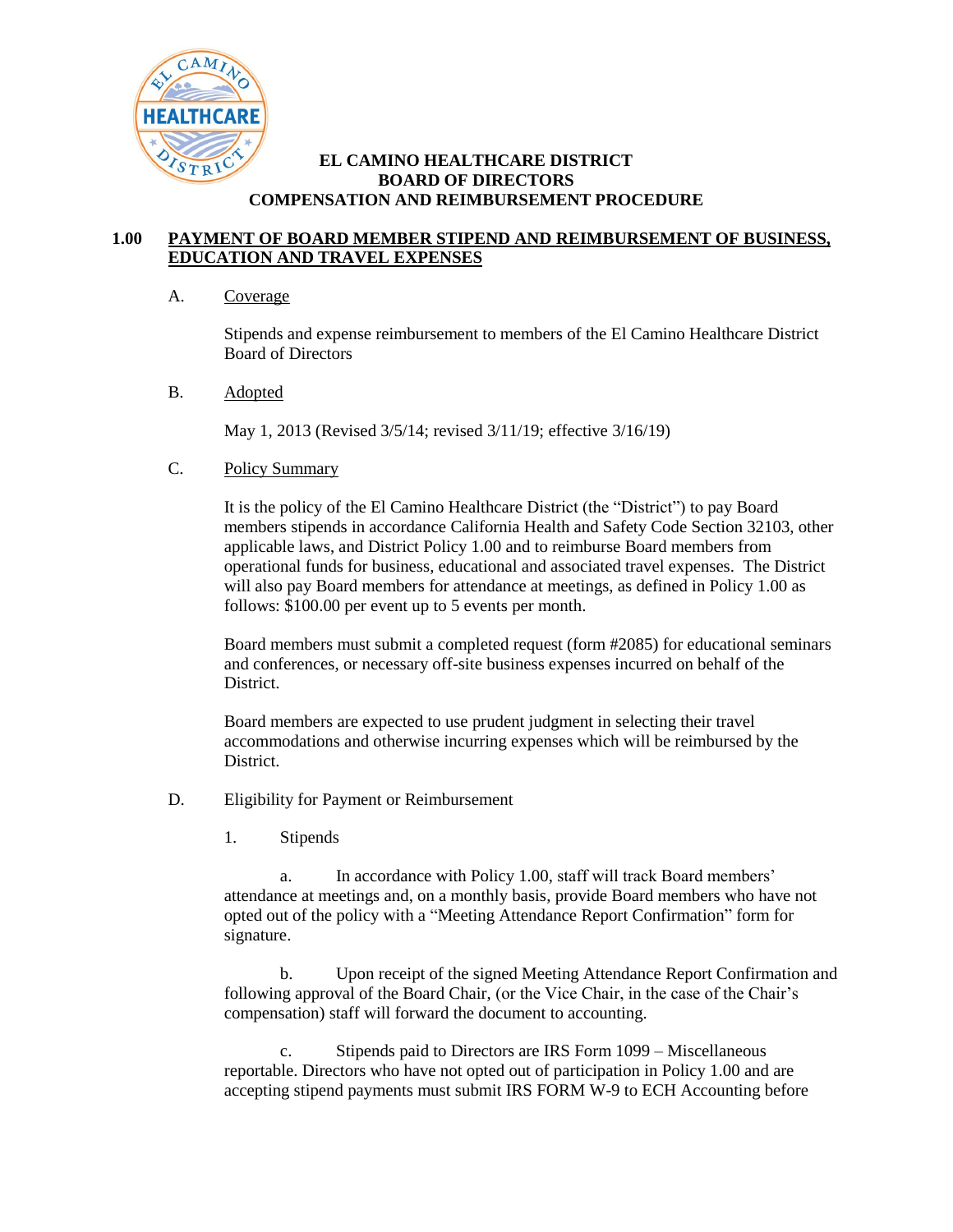Administrative Policies and Procedures Board of Directors Compensation and Reimbursement Procedure Page 2 of 5

> receiving payment. Annually, ECH will provide IRS Form 1099-Miscelaneous to Directors receiving stipend compensation in excess of \$600.00 in a calendar year.

2. Use of Personal Vehicle for attendance at educational or other events on behalf of the **District** 

a. The District will pay the current IRS mileage rate for miles actually traveled, but not more than, from the Board member's home or usual place of business within California when traveling on behalf of the District. However, the District shall not reimburse Directors for miles traveled to meetings or events at El Camino Hospital.

b. To be reimbursed, the Board member must complete the Mileage Reimbursement form provided by the Director of Governance Services. The form must be signed by the Board Chair (or the Vice Chair in the case of the Chair's reimbursement) and sent to accounting (OAK200) for processing.

3. Educational seminars, conferences, events, etc. attended for the benefit of the District.

a. **Seminar/conference fees** will be reimbursed in full or at a pro-rated amount.

b. **Air travel** will be reimbursed at "coach" airfare rates. No reimbursement should be claimed for personal convenience fees such as those associated with priority boarding or seating upgrades.

c. **Ground travel** to a seminar or other event, with the exception of events at El Camino Hospital, using the Board member's personal vehicle will be reimbursed as noted in item D.1., at the current IRS mileage rate per mile. Board members should consider use of a rental car in cases where the expenses are expected to be less than the reimbursement for a personal vehicle.

d. **Taxi, bus, rail, limo or rental car service**, if required at the destination, may be reimbursed by the District if necessary for business purposes, as follows:

i) Reimbursement for car rental expenses incurred by the Board member will be limited to the amount charged for a standard "intermediate" car unless there is a business need for a larger vehicle (multiple travelers with luggage, for example). If the requester requests a larger automobile than is necessary to meet the business need, he/she is to have the rental agency document what the price would have been for a standard "intermediate" vehicle and seek reimbursement for only the lower amount. If a larger vehicle is required to meet a business need, this need must be documented on the "Business-Education-Travel Reimbursement Authorization" form.

ii) Limousine service is permitted if it is no more expensive than available alternatives.

iii) Board members should choose the least expensive available alternative suitable for the purpose and situation.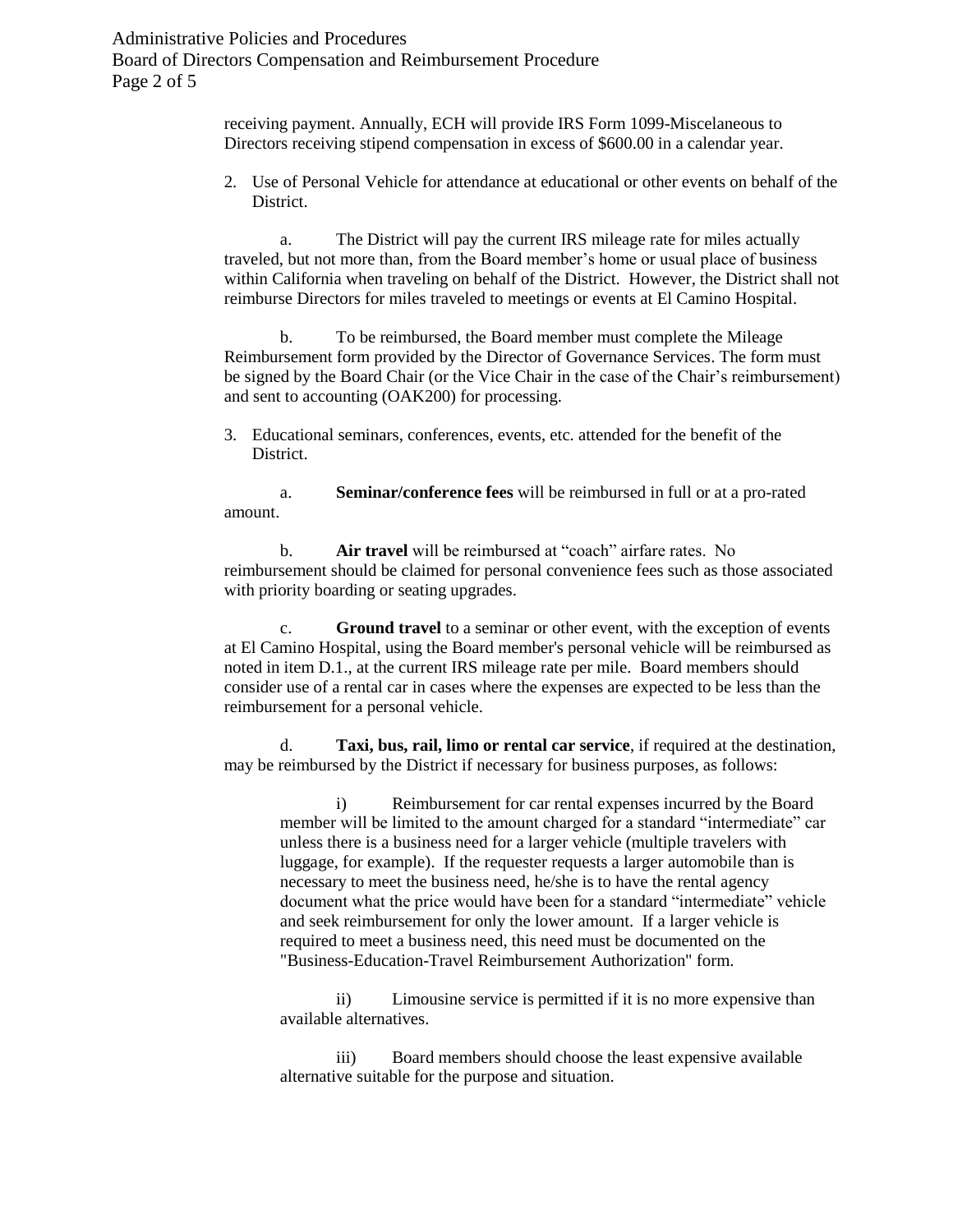Administrative Policies and Procedures Board of Directors Compensation and Reimbursement Procedure Page 3 of 5

> e. **Lodging** will be reimbursed at the standard private room rate at the selected motel/hotel.

f. **Meals** will be reimbursed at actual cost plus tip (normally 15%). The maximum average reimbursement per day is \$130.00. It is the responsibility of the Board member to decide how he/she spends the per day maximum allowable amount for meals. Detailed receipts indicating the items purchased must be submitted.

g. **Alcohol** will not be reimbursed unless approved by the Board Chair. Because approval will only be granted in unusual circumstances, it is recommended that Board members request approval in advance of the expenditure. The maximum average reimbursement of \$130.00 per day includes any approved expenses for alcohol.

h. **Telephone calls and Internet Service**, during travel, required for necessary District business will be reimbursed at cost. These expenses should be itemized on the statement. The District will also reimburse expenses for a personal telephone call home each day while on District business. The conversation should be kept to a reasonable length and will be reimbursed at cost.

4. The District will not advance or reimburse for the following:

a. Any expenses of a spouse or other individual who accompanies the Board member on travel.

b. Any additional expenses for travel by business or first class, or any charges for special boarding privileges or seats.

c. Lodging amenities such as subscription television, valet service, cleaning/pressing of clothes (if the function is greater than one week, this service is allowed), concierge, etc. In-room meal service is subject to the normal meal reimbursement rates detailed in D.2.f above.

d. If an offsite event is within a reasonable radius of the Board member's home or usual place of business and the function is starting after 7:30 a.m. and/or will be ending before 11:30 p.m., the Hospital will not pay for overnight accommodations, as it is expected that the Board member will commute that distance to and from the function within that business day.

e. Car rental fees on an individual basis where there is the opportunity to share a rental car for a group of participants.

f. Additional per mileage charge or gasoline expense by a car rental agency for personal pleasure driving.

g. Any entertainment such as theater, tours, nightclubs, etc.

h. Discretionary expenses for another Board member or staff, such as a birthday, holiday (e.g., Christmas), weddings, child birth, special days (i.e., Administrative Day, or some life event.

i. Professional memberships are generally not reimbursable.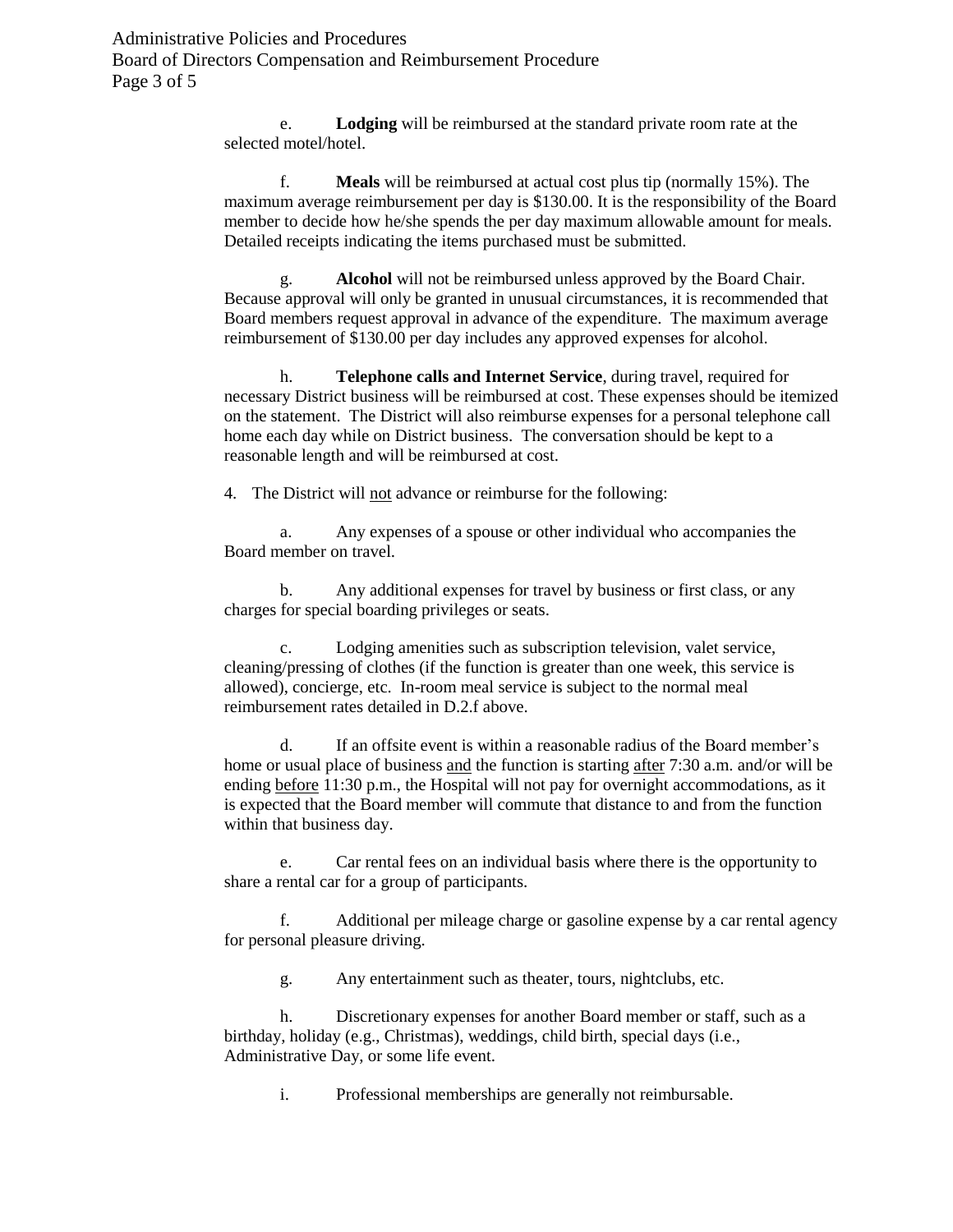Administrative Policies and Procedures Board of Directors Compensation and Reimbursement Procedure Page 4 of 5

## E. Travel Reservations

When booking accommodations and/or air travel, the following points should be noted:

- 1. If a deposit is required to be made by the District, prior approval of the travel request must be received in sufficient time for Accounting to process the request and ensure that the payment reaches its destination by the required date.
- 2. When booking air travel utilizing a travel agency, the District's current travel agency must be used. Board members may book airfares over the Internet using the employee's personal credit card. The Board member must then seek reimbursement from the District.
- 3. In most cases, air travel should be booked as a non-refundable fare. The muchlower cost of these non-refundable fares is normally so great that the extra cost, should a trip be re-scheduled, is still much less than paying a full-price fare.

# F. Expense Reporting

Expense reporting must be in conformity with minimum IRS standards and all expenses of \$25.00 or greater must be supported by detailed receipts. Expense reports must indicate as a minimum all of the following:

- Business purpose
- Date and location
- Name and position of Board member

Noncompliance with the above requirements could cause the reimbursement to be considered as additional compensation to the Board member and thus would become taxable (via a W-2 or Form 1099). To avoid this potential problem, the Board member must complete the "Business-Education-Travel Reimbursement Authorization" form and attach all supporting documentation.

### G. Procedure for Completing Form

- 1. All Board members must complete the "Business-Education-Travel Reimbursement Authorization" form (Form 2085). Local business mileage reimbursement may be requested via the use of the Mileage Reimbursement form [\(form #54.00a\).](file:///C:/Documents%20and%20Settings/monica_f/Local%20Settings/Temporary%20Internet%20Files/Desktop/Mileage%20Reimbursement%20FORM_54.00a.doc)
- 2. Form #2085 is self-explanatory, but listed below are key points to remember.

All supporting documents must be attached to the request form. Examples of supporting documents include:

- Copy of registration form
- Lodging receipts
- *Detailed* meal receipts
- Car rental receipts
- Parking fee receipts